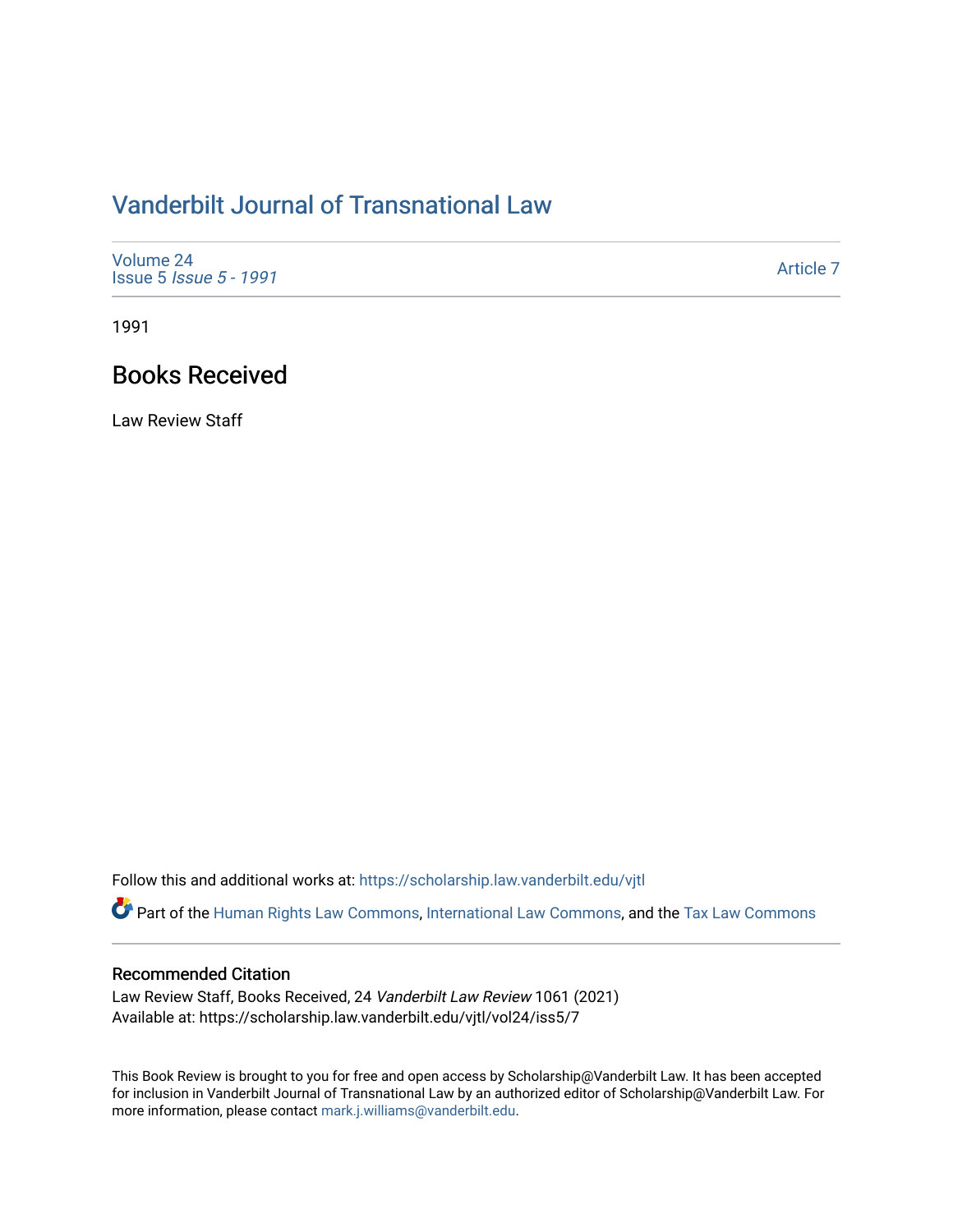## **BOOKS RECEIVED**

**TAXATION IN THE PEOPLE'S REPUBLIC OF CHINA. By** Jinyan Li. New York, New York: Praeger Publishers, 1991. Pp. 208. \$49.95.

While the People's Republic of China has provided a wealth of economic information to foreign investors, China's domestic tax structure has gone largely unnoticed. This seems odd since tax revenues account for ninety-five percent of the Chinese government's income. *Taxation in the People's Republic of China* provides a comprehensive overview of the taxes that affect individuals, as well as collective, state, and private business (including agricultural) concerns. Moreover, Mr. Li's book covers not only taxes levied on domestic entities, but those that touch foreign investors as well.

Following a historical overview of Chinese taxation law from the Imperial Period through the current Socialist Period, Mr. Li provides a detailed explanation of taxation of goods and services in China. In essentially free-market economies, taxes on goods and services impact both consumer prices and business profit margins because price levels tend to adjust for tax rates. In China, however, the government fixes the prices of goods and services and builds the tax rates into the price structure. Therefore, the business sector bears the entire burden of taxes on goods and services.

China, as a centrally-planned economy, uses taxation as a major force of governmental control. High taxation rates may be imposed on goods in short supply to discourage their purchase, while goods or services that the government wishes to promote—for example, tourism—and necessities are taxed at relatively low rates. China uses income taxes to achieve similar ends. For example, the government taxes income derived from labor less heavily than income derived from investment or property to promote social distribution of wealth according to work. The book also provides similarly detailed and illuminating explanations of the taxes levied on domestic and foreign businesses and agricultural projects.

Mr. Li's work is an approachable, well-organized introduction to the tax system in China. Students and practitioners wishing to learn more about taxation in socialist states and China in particular should find it quite useful.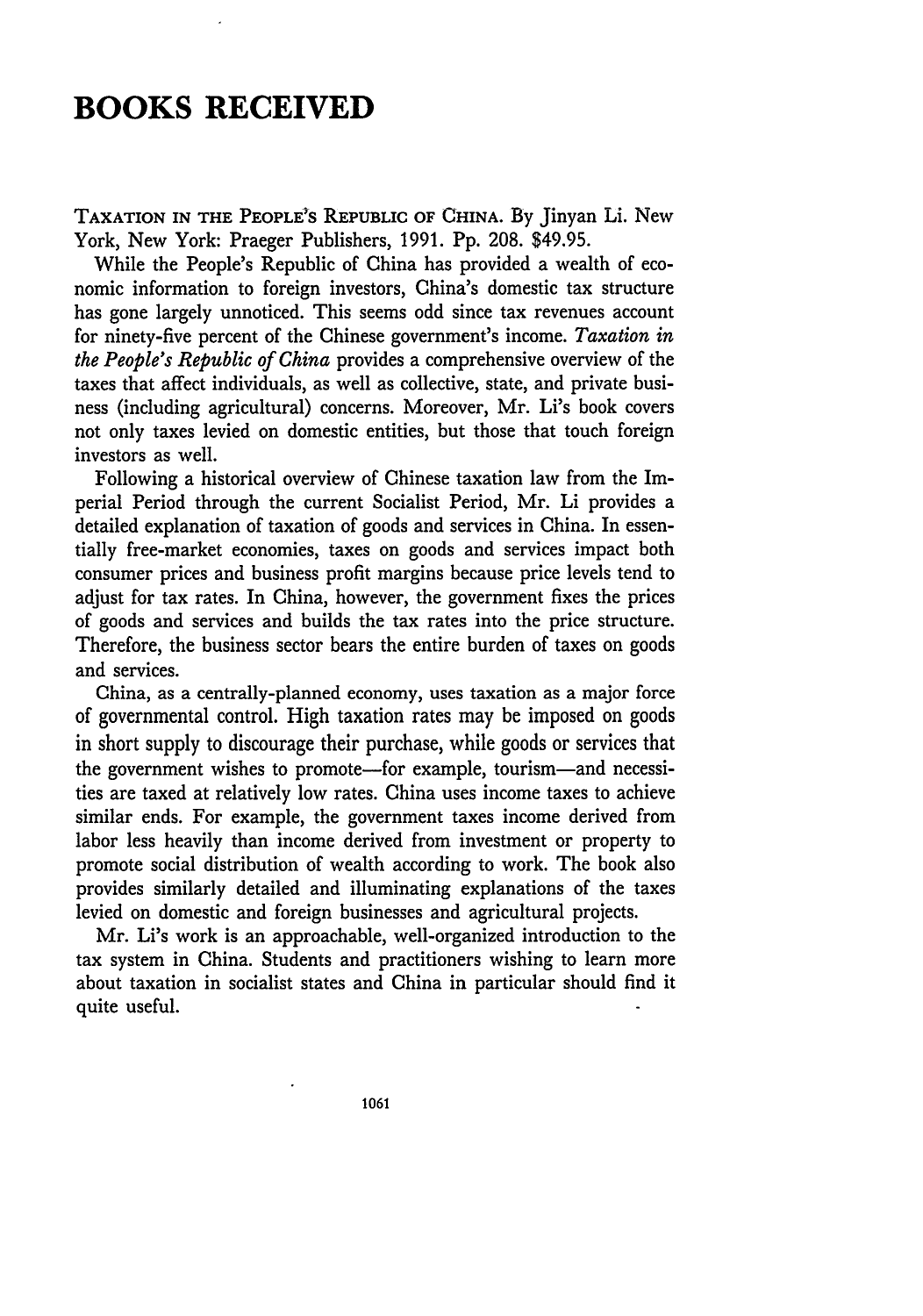LIBERATING **THE** LAW: CREATING POPULAR **JUSTICE IN MOZAMBIQUE. By** Albie Sachs and Gita Honwana Welch. Atlantic Highlands, New Jersey: Zed Books, 1990. Pp. 132. \$55.00.

Upon gaining their freedom from Portuguese rule, the citizens of Mozambique faced the dual challenge of maintaining their traditional principles and creating a legal system that centered around the principles of populism and democracy. *Liberating the Law* documents this postcolonial history of the Mozambiquan legal system from the viewpoint of a civil rights lawier and Mozambiquan judge.

The book's focus is not on specific elements of Mozambiquan law, but rather on the underlying principles that have guided the law's development. For example, during the period of Portuguese colonialism, land use was directed under ownership principles. The colonial government and the colonialists selected valuable lands, but only small amounts of land were designated for ownership by indigenous Mozambiquans. After the revolution, the people deemed land inalienable, and the state directed land use toward popular goals.

Populism has played a significant role in the development of the Mozambiquan legal system. As is noted by the authors, Mozambiquan laws are written in common, everyday language to facilitate collective understanding. Procedural formalities in the courts are kept to a minimum by judges drawn not from the ranks of lawyers, but from the citizenry in community elections.

The book also illuminates the problem of constructing uniform rules of law when the inhabitants of a state belong to diverse cultures. For example, the majority of Mozambiquan families are patterned along matrilineal customs; one traces the family line through the mother and determines family relationships and rights of succession accordingly. Sizable minorities, however, follow a patrilineal system or observe Muslim, Christian, or civil-law traditions in establishing family groups or disbursing property to heirs after death. In many cases, the popular courts have solved the problems posed by different customs by dispensing justice according to local customs, thereby eliminating the need for national, uniform rules of law.

*Liberating the Law* is an interesting introduction to the challenges faced by developing states in creating a post-colonial legal order. Additionally, the book provides valuable, if not systematic, information about the popular legal system in Mozambique.

INTERNATIONAL FUGITIVES: A **NEW ROLE FOR THE** INTERNA-**TIONAL** COURT **OF JUSTICE.** By Barbara M. Yarnold. New York, New York: Praeger Publishers, 1991. Pp. 168. \$37.95.

Incidents of illegal extradition, such as the kidnapping of Adolf Eichmann **by** Israeli agents in 1960, have generated a great deal of contro-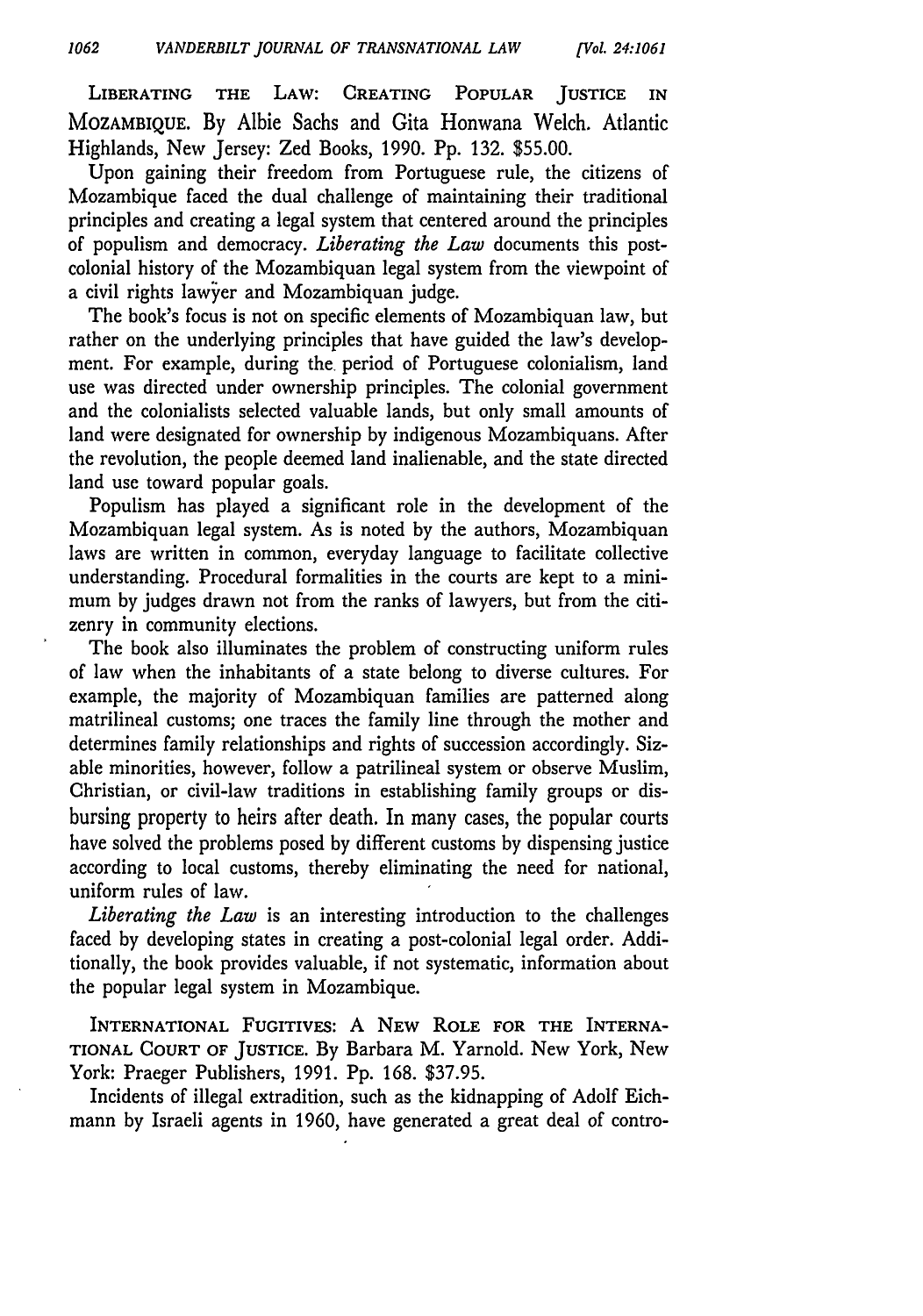versy. Similarly, recent extradition disputes, such as the continued imprisonment of accused Irish Republican Army member Joe Doherty by the United States and the Ninth Circuit's recent decisions regarding the United States kidnapping of suspected drug traffickers in Mexico,' have generated a new round of legal scholarship on extradition policies among states.<sup>2</sup>*International Fugitives* suggests that the international tension caused by illegal extraditions could be alleviated if the International Court of Justice (ICJ) regulated not only extradition disputes, but also any criminal sanctions justifying extradition.

Ms. Yarnold's book begins with a practical discussion of extradition policies and the complications that arise when one state seeks extradition of an accused criminal from another state. For example, the two states may not have a formal extradition policy embodied in a treaty, one may choose to ignore its existing obligations under a treaty, or there may be a dispute over whether exceptions-such as political crimes-exempt the accused from extradition.

To bolster her thesis that international fora are uniquely equipped to make impartial decisions on cases involving extradition, Ms. Yarnold points to two flaws in the current practice of deciding extradition cases in territorial courts. First, she documents statistical trends suggesting that intangible factors, such as the defendant's political affiliations, influence extradition decisions in the United States and other nations. Furthermore, she points to the well-known incidents of extralegal extradition, most notably the Israeli abduction and trial of Adolf Eichmann in 1960, the United States invasion of Panama in 1989, and the United States government's mistreatment of accused members of the Irish Republican Army. Avoiding these international disputes, Ms. Yarnold suggests, are the most obvious benefits of shifting extradition cases to international courts.

However estimable, Ms. Yarnold's proposals may be impeded by a number of unmentioned practical obstacles. States occasionally have chosen to ignore the decisions of the ICJ, and powerful states, such as the United States, have done so with impunity. Thus, states might simply refuse to extradite an accused criminal despite a determination by the ICJ that extradition was appropriate. Furthermore, powerful states still could employ extrajudicial means of extradition against accused criminals that ICJ does not see fit to extradite. Also, many states harbor

*<sup>1.</sup> See, e.g.,* United States v. Alvarez-Machain, 946 F.2d 1466 (9th Cir. 1991).

*<sup>2.</sup> See, e.g.,* Kirk J. Henderson, *Fighting the War on Drugs in the "New World Order": The* Ker-Frisbie *Doctrine As a Product of its Time,* 24 **VAND.** J. **TRANSNAT'L** L. 535 (1991).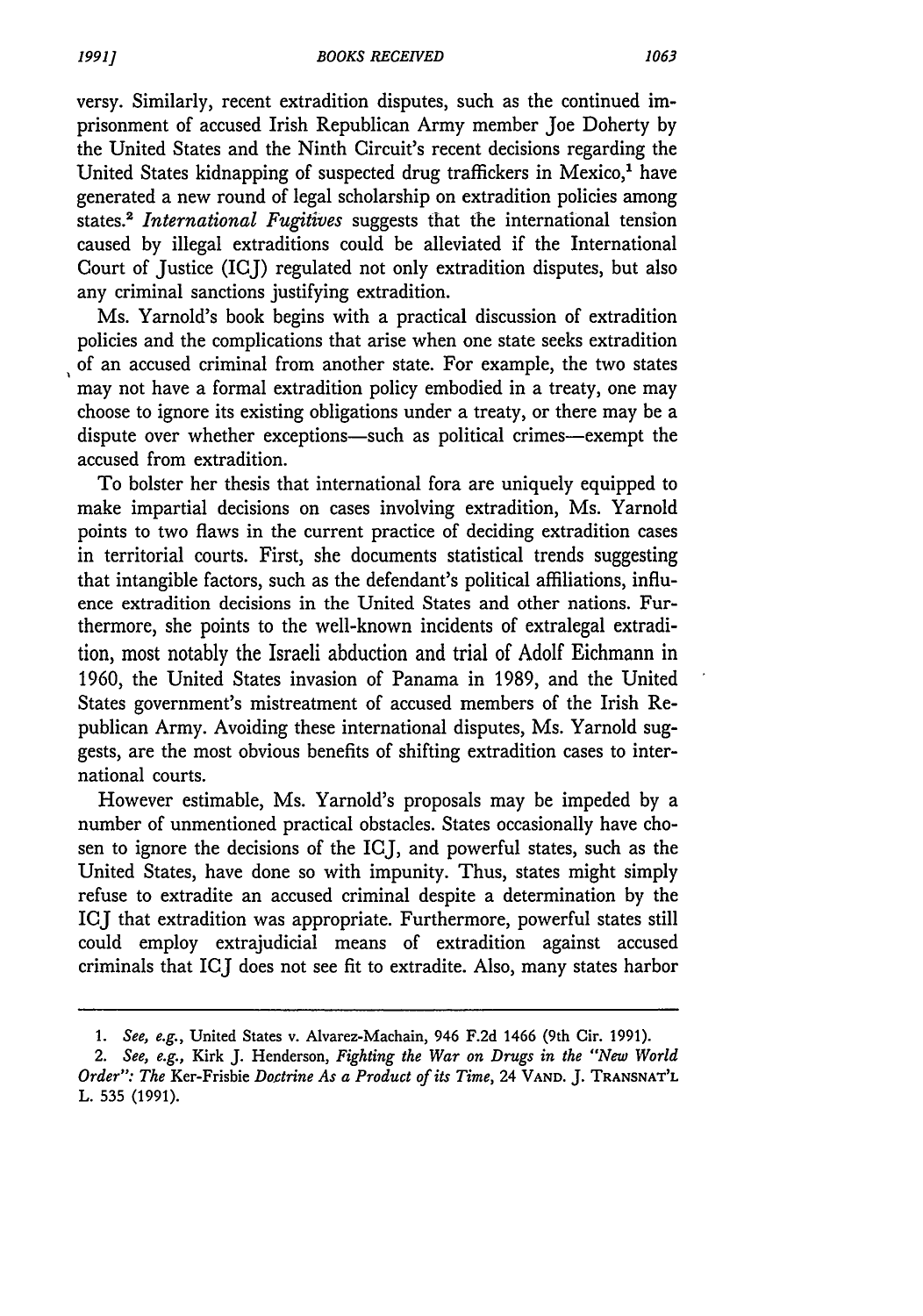great hostility toward internationalization of their foreign policy interests and would probably oppose surrendering jurisdiction over crimes committed against them.

Other interests exist that must be factored into the feasibility of Ms. Yarnold's suggestion. Powerful states, such as China, might oppose criminal trials in the ICJ because defendants probably would receive more extensive procedural protections at the Hague than would be the case in their domestic courts. Since the United Nations defines the jurisdiction of the ICJ, Ms. Yarnold might have discussed the likelihood of obtaining the approval of security council members or the prospect that the members of the United Nations would agree to her proposals. This would have added a pragmatic element to an otherwise articulate and worthy model of international criminal justice.

**EFFECTIVE LOBBYING IN THE EUROPEAN COMMUNITY: By** James **N.** Gardner. Boston, Massachusetts: Kluwer Law and Taxation Publishers, 1991. Pp. xix, 162. \$45.00.

In recent years, the European Community (EC) has grown from a fledgling idea to a growing economic administrative body with an eye toward enacting legislation and enforcing existing commitments. Adding to these challenges are competing views on the still-undefined role of the EC in many areas. Some view the EC as the guarantor of a free trade zone, while others see the **EC** as Europe's regulator of monetary, labor, and environmental policy. The challenges all have led to the expansion of a heretofore uniquely United States institution-lobbying.

To acquaint the reader with the lobbying efforts now underway in Brussels, *Effective Lobbying in the European Community* provides a brief overview of the structure of the EC and the political forces that affect it. Large-scale private lobbies currently exist to represent the interests of businesses, workers, consumers, and the EC itself. The balance of the book contains an insider's guide to lobbying the EC. For example, Mr. Gardner points out that EC lobbyists must choose the targets of their efforts wisely from among the Parliament, the Council, the Economic and Social Committee, and the Commission. He then discusses the factors that lobbyists must consider when approaching each of these institutions.

Throughout his book, Mr. Gardner offers personal insight into the lobbying process at the EC-the culmination of many years of experience of living in Europe and working within the European-related lobbying process. Would-be lobbyists and interest groups who hope to advance their concerns in the EC would be well advised to consult *Effective Lobbying in the European Community.*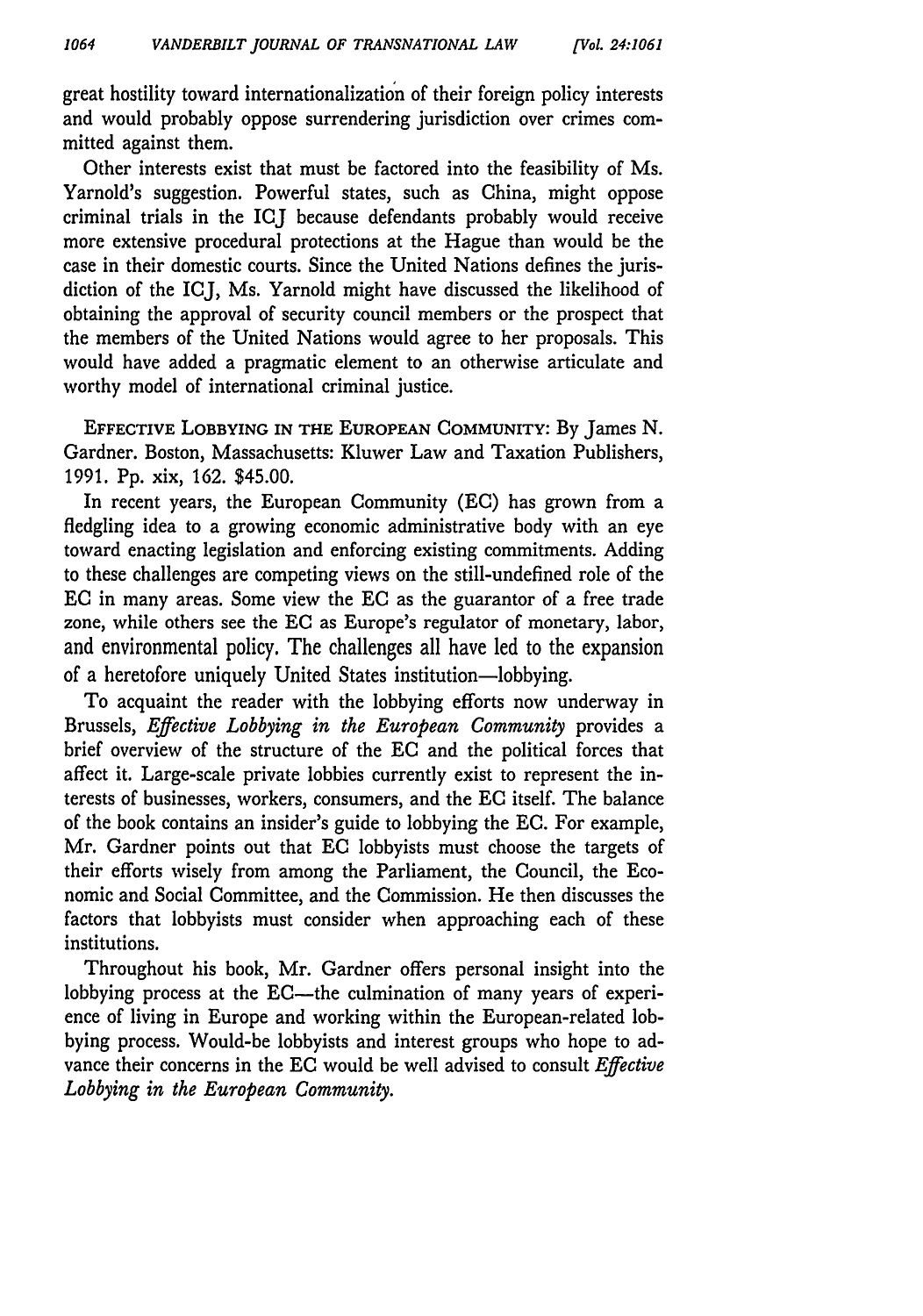**EUROPEAN HUMAN RIGHTS** LAW. By Mark W. Janis and Richard S. Kay. Hartford, Connecticut: The University of Connecticut Law School Foundation Press, 1990. Pp. xiv, 405. \$29.50.

The European Convention for the Protection of Human Rights and Fundamental Freedoms (the Convention) has served as one of the most reformative sources of human rights law in the world. European states that have found themselves in violation of the Convention have altered their domestic laws, thereby helping to create a working body of human rights law for the European Community.

The first three chapters of European Human Rights Law focus on the history of human rights in the United States and Europe, including the Nuremberg trials and extending back to the philosophical underpinnings of the United States Constitution and the French National Assembly's Declaration of the Rights of Man and Citizen. The authors then provide an extensive discussion of the contents of the Convention, including the role of the European Court of Human Rights and the European Commission on Human Rights. The authors devote the final chapters of the book to the ECHR decisions on family law and privacy, inhuman or degrading treatment, freedom of expression, and the procedural requirements of the Convention.

*European Human Rights Law* provides a sound overview of the Convention and the case law that has developed from it. Moreover, the combination of case law and commentary by the authors should broaden the book's appeal. It could serve well as a treatise on the Convention or as a casebook for law courses on this subject.